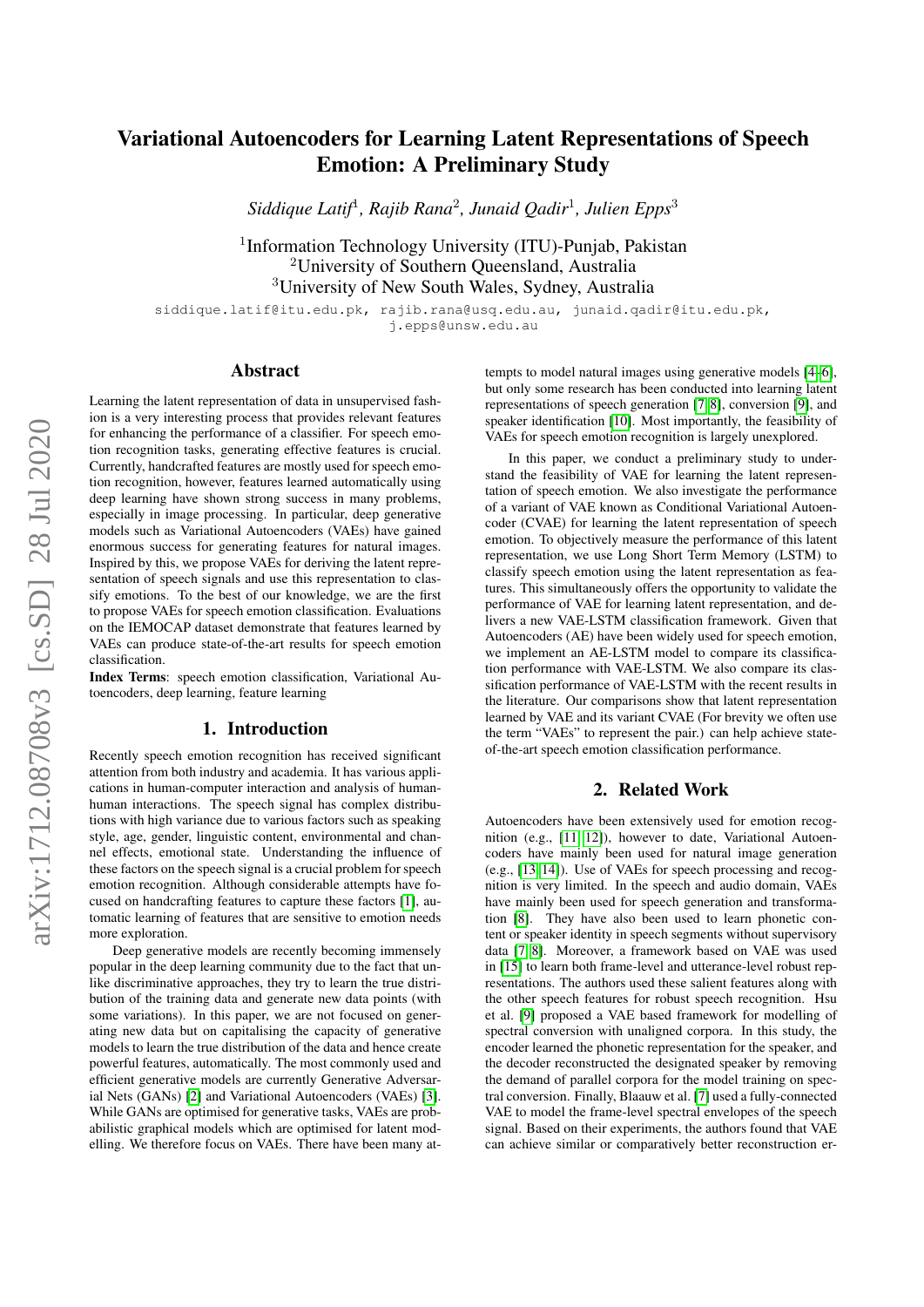rors than related competitive models like the Restricted Boltzmann machine (RBM).

Many researchers have used LSTMs for speech emotion recognition (e.g., [\[16,](#page-4-14) [17\]](#page-4-15)). In many scenarios, LSTMs are more effective than conventionally-employed support vector machines [\[18\]](#page-4-16). Researchers have also used LSTM networks on the IEMOCAP speech corpus and have shown that they perform better than powerful methods like Hidden Markov Models [\[19,](#page-4-17) [20\]](#page-4-18). Chernykh et al. [\[16\]](#page-4-14) used a Connectionist Temporal Classification (CTC) loss function with LSTM networks for emotion classification, and evaluated it on the IEMOCAP dataset. In her worth mentioning work [\[21\]](#page-4-19), Emily et al. also employed the IEMOCAP database for speech emotion recognition. However, the authors have used transfer learning to leverage information from another database to improve the speech emotion accuracy. Transfer learning is out of the scope of this paper, but in future we would investigate if transfer learning can further enhance the accuracy achieved by our approach.

# 3. Methods

#### 3.1. Generating Speech Features using VAE

Variational Autoencoder (VAE) is a combination of Graphical Models and Neural Networks. It has a similar structure as an Autoencoder (AE) but functions differently. An AE learns a compressed representation of the input and then reconstructs the input from the compressed representation. On the other hand, VAE learns the parameters of a probability distribution representing the input in a latent space. This is done by making the latent distribution as close as possible to a "prior" on the latent variable. The key advantages of the VAE over an AE is that the "prior" allows the injection of domain knowledge, enabling estimation of the uncertainty in the prediction, and making it more suitable for speech emotion recognition.

Formally speaking, given any emotion data  $X$  the aim of VAE is to find the probability of  $X$  with respect to its latent representation z:

$$
P(X) = \int P(X|z)P(z)dz.
$$
 (1)

However, the quantities  $P(X|z)$  and  $P(z)$  both are unknown. The idea of VAE is to infer  $P(z)$  using  $P(z|X)$ , where  $P(z|X)$ is determined using Variational Inference (VI). In VI,  $P(z|X)$ is inferred upon minimising the divergence with a known distribution  $Q(z|X)$ . It becomes [\[3\]](#page-4-2),

<span id="page-1-0"></span>
$$
\log P(X) = -\{|X - \hat{X}|^2 + KL[Q(z|X)||P(z)]\} \tag{2}
$$

As can be seen in [\(2\)](#page-1-0), the aim of VI is to eventually reduce the reconstruction error and to train the encoder  $Q(z|X)$  in such a way that it produces the parameters of the probability distribution for the latent space z based on a known distribution of choice. This will minimise the divergence between  $Q(z|X)$  and  $P(z)$ . For example, if we assume that the latent space will have a normal distribution, we need to train the encoder to generate the mean and covariance. Samples of  $P(z|X)$  will be generated using these parameters, which the decoder will use to generate the approximation of  $X$ .

Conditional Variational Autoencoder (CVAE): In conventional VAE there is no way to generate specific data, for example a picture of an elephant, if the user inputs an elephant image. This is because the VAE models the latent variable and image directly. To eliminate this problem, the Conditional Variational

Autoencoder (CVAE) models both latent variables and the emotion data conditioned on some random variables, c. The encoder is therefore conditioned on two variables X and c:  $Q(z|X, c)$ and the decoder is also conditioned to two variables, z and c:  $P(X|z, c)$ . There are many possibilities for the conditional variable: it could have a categorical distribution expressing the label, or even could have the same distribution as the data.

Despite the capabilities of VAE, we are not particularly interested in generating speech emotion  $\hat{X}$ . However, when the distance  $(|X - \hat{X}|^2)$  between the original and the generated emotion becomes smaller than our predefined threshold, we use the parameters of the probability distribution  $P(z|X)$  as the features for emotion  $X$ . For imposing conditions on the  $P(z|X)$  (i.e. to emulate CVAE), we simply concatenate the speech frame representation in LogMel for any particular emotion  $X$  with its emotion class label  $(c)$  and pass this into the encoder.

#### 3.2. Speech Emotion Classification using LSTM

LSTM can model a long range of contexts due to the presence of a special structure called the memory cell. Emotions in speech are context-dependent, therefore the ability to model contextual information makes LSTM suitable for speech emotion recognition [\[22\]](#page-4-20).

The LSTM memory cell is built into a memory block, which constitutes the hidden layers of LSTM. There are three gate units in the memory cell - the input, output, and forget gate, which are used to perform reading, writing, and resetting of information, respectively. When the feature representations from the VAE are input to the LSTM, the input gate enables a memory block to selectively control the incoming information and store in the internal memory. The output gate decides what part of the information will be output, and a forget gate selectively clears the speech emotional contents from the memory cell.

To use LSTM for emotion classification, its output vector (end layer) is projected onto a vector with a length of the number of emotion classes. Projection is done using simple functions  $Q = Wx$ , where  $x \in R^n$  is the LSTM output vector,  $W \in R^{m \times n}$  is a weight vector and  $Q \in R^m$  is the vector having the same length as the number of classes  $m$ . The vector Q is then mapped onto a probability vector with values in  $[0, 1]$  having sum of the probabilities equates to 1. The highest probability indicates the identified class.

The overall classification framework has been shown in Figure [1.](#page-2-0) Previous studies have concluded that the performance of the LSTM model can be enhanced by using more predictive and knowledge-inspired features despite the limited training examples [\[18,](#page-4-16) [22,](#page-4-20) [23\]](#page-4-21). Therefore, LSTM is a natural choice for us to use with features generated by VAEs.

## 4. Experimental Setup

### 4.1. Speech Corpus

For experimentation, we selected the Interactive Emotional Dyadic Motion Capture (IEMOCAP) [\[25\]](#page-4-22) dataset, which is widely used for speech emotion recognition. IEMOCAP is a multimodal corpus containing recordings of ten actors over five sessions. Each session contains one female and one male speaker. The data includes two types of dialogues: scripted and non-scripted. In the non-scripted dialogue, the speakers were instructed to act without pre-written scripts. For the scripted dialogue data, the actors followed a pre-written script. Annotation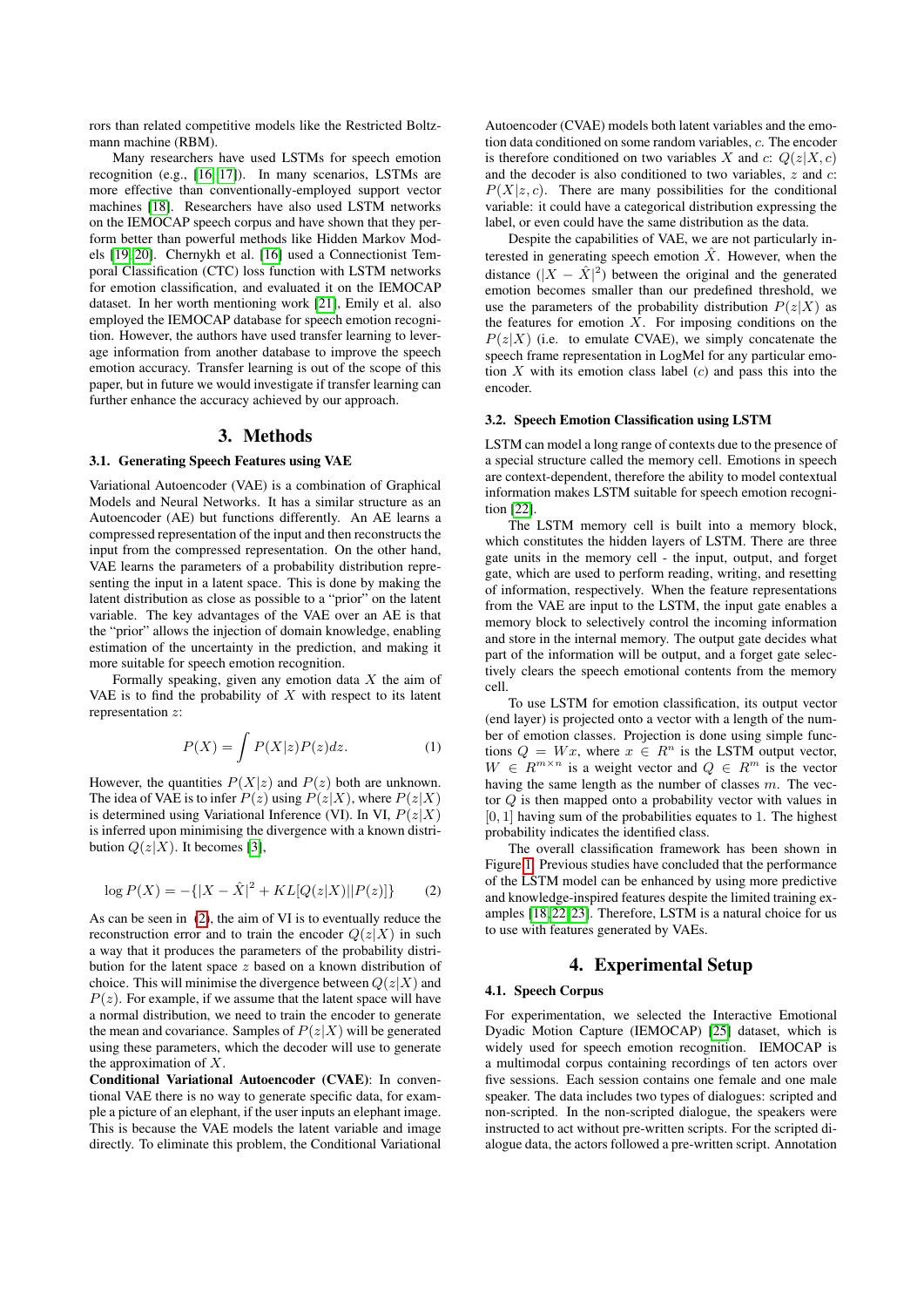<span id="page-2-0"></span>

Figure 1: *Overall Classification Framework.*

was performed by 3-4 assessors based on both video and audio streams. Each utterance was annotated using 10 categories: neutral, happiness, sadness, anger, surprise, fear, disgust frustration, excited, and other. To better compare the results with related work, we computed our results for improvised, scripted and complete data (including both improvised and scripted). We considered four emotions: neutral, happiness, sadness, and anger, by combining happiness and excited as one emotion, following the state-of-the-art studies on this corpus [\[24,](#page-4-23) [26\]](#page-4-24).

IEMOCAP data were also annotated on three continuous dimensions: Arousal (A), Power (P), and Valence (V). For comparison of our classification results with the state-of-the-art approaches in [\[18,](#page-4-16) [22\]](#page-4-20), we also consider the above emotion dimensions. However, to maintain it as a classification problem, like [\[18,](#page-4-16)[22\]](#page-4-20), within each dimension we created three categories: low (values less than 3), mid (values equal to 3) and high (values greater than 3).

## 4.2. Speech Data Processing

We consider the LogMel speech frame representation, as used in [\[24,](#page-4-23)[27\]](#page-4-25). Again following the above studies, a Hamming window of length 25ms with 10ms frame-shift was applied to the speech signal, and the discrete Fourier transform coefficients were computed. We then computed 80 mel-frequency filterbanks. The feature set was formulated by taking the logarithmic power of each mel-frequency band energy.

## 4.3. Configuration of VAE and LSTM

We input speech segments of length 100ms into the VAE for latent representation of data. This speech segment of 800 features is represented in a latent space of 128. We used two encoding layers with 512 and 256 hidden units respectively. The number of hidden units were chosen based on intuition from prior work on autoencoders [\[3\]](#page-4-2) and on speech recognition using VAEs [\[8\]](#page-4-6).

We used the Adam (adaptive moment estimation) optimiser, which is a Stochastic Optimisation Algorithm widely used to update network weights iteratively based on the training data [\[28\]](#page-4-26). The values of the various parameters used in the Adam optimiser were as follows:  $\beta$ 1=0.999 and  $\beta$ 2=0.99,  $\epsilon$ =10<sup>-8</sup> and learning rate = $10^{-3}$ . These values were chosen in an iterative manner to obtain the minimum reconstruction loss of the autoencoder networks. We used the reparameterization trick [\[3\]](#page-4-2) to approximate the latent space z with normally distributed  $\delta$ by setting  $z = \mu + \delta \odot \sigma$ , where  $\odot$  denotes element-wise multiplication,  $\delta \sim N(0, 1)$ , and  $z \sim N(\mu, \sigma)$ .

In CVAE we conditioned the VAE on the categorical emotion labels. To benchmark the performance of VAE, we also used a conventional autoencoder (AE) having the same architecture (i.e., hidden units, layers and model parameters), except for the Gaussian layer, which was replaced with a fully connected layer.

Our LSTM model consisted of two consecutive LSTM layers with the activation of the hyperbolic tangent. The hidden states of the second LSTM layer were connected to the dense layer and the outputs of the dense layer were fed into the softmax layer for classification of both categorical and dimensional class labels. The network parameters were chosen through cross-validation experiments. As a common setup, we used the Adam optimiser [\[28\]](#page-4-26) with default learning rate of  $10^{-3}$  by following [\[29\]](#page-4-27). To avoid overfitting, we used early stopping criteria with the maximum number of epochs equal to 20. All the experiments were performed using an Nvidia Quadro M5000 with 8 GB memory.

# 5. Results

The latent representations generated by both VAEs and AE were input to an LSTM network for classification. The segmentlevel latent representations obtained by autoencoder networks were merged into the whole utterance-level features for classification of emotions as in [\[30,](#page-4-28) [31\]](#page-4-29). Because the IEMOCAP corpus did not have a have a split of training and testing data, we investigated the performance of our model by training it in the speaker-independent manner. This also allowed us to compare our results with previous studies. We adopted a leave-onesession-out cross-validation approach and evaluated the models for both weighted accuracy (WA) and unweighted accuracy (UA) for categorical dimensions. For dimensional annotations, we followed evaluations strategies in [\[18,](#page-4-16)[22\]](#page-4-20) to be able to compare with these studies. We report the F-measures scores over the test dataset. The models were trained using 90% of data and testing was performed on the remaining 10% of unseen data.

#### 5.1. Classification Performance for Categorical Emotions

Table [1](#page-2-1) shows the five-fold classification results on different subsets of the IEMOCAP data. It can be noted that the features learned by VAE produces better classification performance when compared with the conventional autoencoder. The representations learned by CVAE are highly predictive, which further outperform that learned by VAE.

In Table [1,](#page-2-1) we also compare different approaches on IEMO-CAP used in the literature with our proposed approach. Lee et al. [\[17\]](#page-4-15) proposed an extreme learning machine (ELM) based

Table 1: *Accuracy (%) comparison amongst different models for categorical classification.*

<span id="page-2-1"></span>

| Data              | AE-LSTM |       | VAE-LSTM  |       | <b>TVAE-LSTM</b> |       | Attentive CNN [24] (WA) |             |         | <b>BLSTM</b> [16] (WA) | <b>BLSTM</b> [17] (WA) |
|-------------------|---------|-------|-----------|-------|------------------|-------|-------------------------|-------------|---------|------------------------|------------------------|
|                   | WA      | UΑ    | <b>WA</b> | UA    | <b>WA</b>        | UΑ    | LogMel                  | <b>MFCC</b> | eGeMAPS |                        |                        |
| <i>Improvised</i> | 59.84   | 58.32 | 63.21     | 60.91 | 64.93            | 62.81 | 716<br>61.7             | 61.35       | 61.27   | 54                     | 62.85                  |
| Scripted          | 52.68   | 48.52 | 53.74     | בר ה: | .                | 53.50 | 52.64                   | 53.19       | 53.19   | <b>NA</b>              | NA                     |
| Complete Data     | 58.16   | 55.42 | 60.71     | 56.08 | 61.08            | 58.10 | 54.86                   | 55.12       | 54.78   | NA                     | <b>NA</b>              |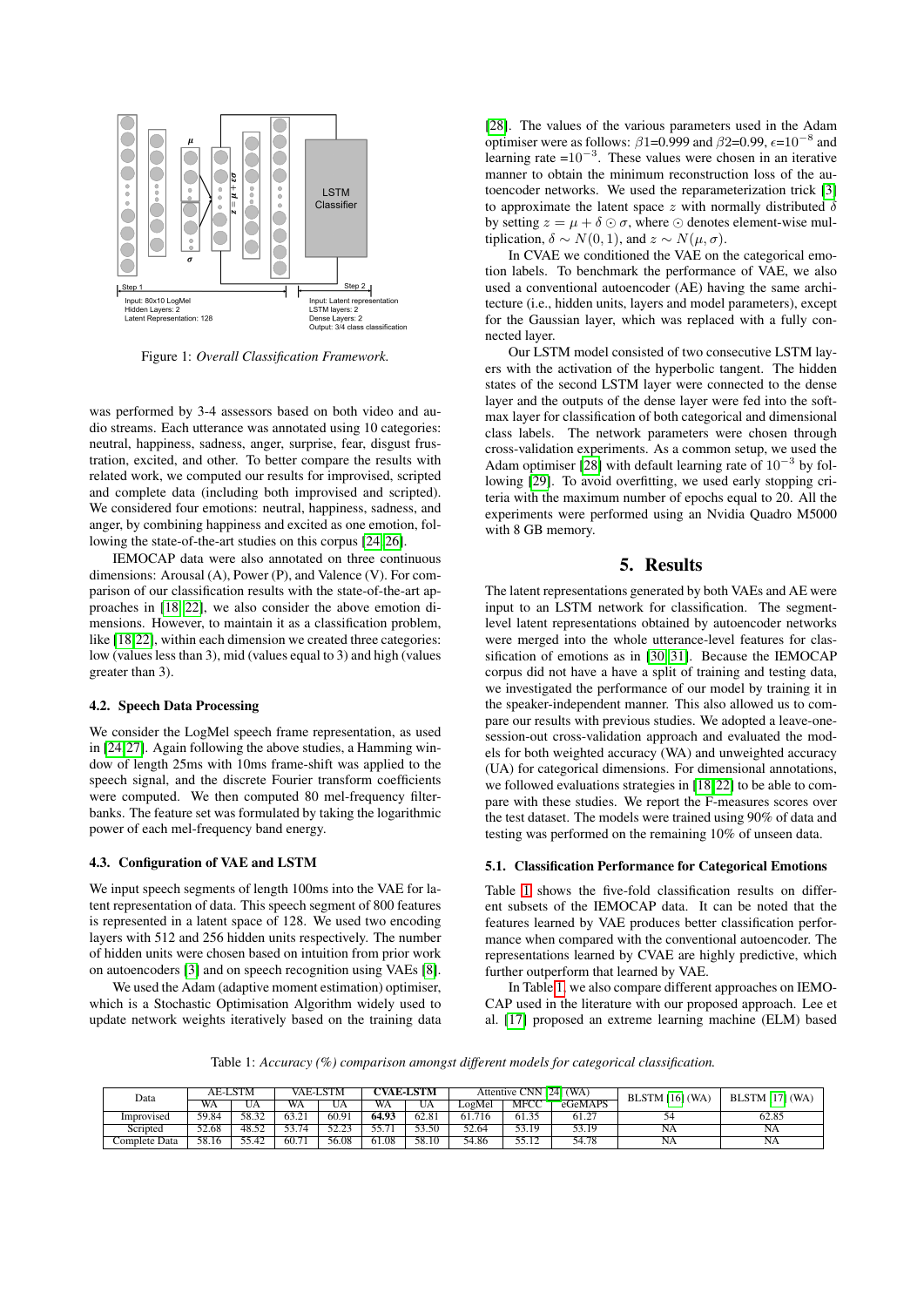<span id="page-3-0"></span>

Figure 2: *Results using different number of latent features both on categorical and dimensional annotations. Figure [2a](#page-3-0) shows the effect of different number of features on categorical classification accuracy and [2b](#page-3-0) presents the corresponding trend of mean score for dimensional annotation.*

RNN model using bidirectional-LSTM (BLSTM) model and achieved 62.85% accuracy. The authors used low-level acoustic features and MFCC along with their derivatives, as a feature set to the model. In [\[24\]](#page-4-23), authors used different types of features and evaluated single view (SV) as well as multi-view (MV) attentive CNN on IEMOCAP data using four emotions (as we used). We mention their best results (SV or MV) in the table. Chernykh et al. [\[16\]](#page-4-14) used three different type of features (MFCC, chromagram, and spectrum properties) and report 54% accuracy using BLSTM. Using CVAE derived features, we achieve 64.93% accuracy, which is very competitive with respect to the literature.

## 5.2. Classification Performance for Dimensional Emotions

Table [2](#page-3-1) presents the 10-fold cross-validation results on dimensional annotation using IEMOCAP data, where "Mean" represents the arithmetic mean of all three emotional dimensions: Arousal ("A"), Power ("P"), and Valence ("V"). The results are calculated on the basis of classifying the three subcategories: low, mid and high within each emotion dimension. We compare the performance of our proposed methods with an autoencoder model and also with some recent studies in the literature. Both VAE-LSTM and CVAE-LSTM significantly outperform the AE-LSTM model, while CVAE-LSTM producing the best performance.

<span id="page-3-1"></span>Table 2: *Results on IEMOCAP data for dimensional annotations.*

| Method                              | A $(\%)$ | $P(\%)$ | $V(\%)$ | Mean $(\%)$ |
|-------------------------------------|----------|---------|---------|-------------|
| <b>AE-LSTM</b>                      | 42.21    | 38.25   | 35.58   | 38.68       |
| <b>VAE-LSTM</b>                     | 61.35    | 53.18   | 48.46   | 54.33       |
| <b>CVAE-LSTM</b>                    | 62.73    | 53.84   | 52.69   | 56.42       |
| DN features [18]                    | 41.6     | 37.8    | 34.0    | 37.8        |
| DN+LLD features [18]                | 53.9     | 51.6    | 39.5    | 48.3        |
| eGeMAPS [22]                        | 60.1     | 52.2    | 46.6    | 53          |
| Hierarchical<br>Feature Fusion [22] | 61.7     | 52.8    | 51.2    | 55.3        |

Studies [\[18,](#page-4-16)[22\]](#page-4-20) that we have compared with in Table [2](#page-3-1) used different types of features, such as knowledge-inspired disfluency and nonverbal vocalization (DN) features, and statistical Low-Level Descriptor (LLD) features, as an input to the LSTM model. The highest score they achieve is 55.3% (Mean score), which we closely outperform using our proposed CVAE-LSTM model (Mean score 56.42%).

#### 5.3. Number of Latent Features Versus Accuracy

In all the results reported above, we have used a latent space size 128, which essentially means we have used 128 set of mean and variances (since,  $z = \mu + \delta \odot \sigma$ ) of a normal distribution as latent features. However, we also investigate the impact of a higher and lower number of latent features.

Figure [2a](#page-3-0) and [2b](#page-3-0) show the trend of results using different number of latent features for categorical and dimensional emotions, respectively. Across all of AE, and VAEs, a very small number of features (32) perform poorly. However, a very large number of features (512) does not produce the best performance as well. Within this lower and higher bound, only an insignificant improvement can be observed with the increase of number of features. Based on these results we conclude that a suitable number of latent features needs to be determined empirically to avoid selecting a very small or a very large number of features.

# 6. Conclusion

In this paper we demonstrate that VAEs can effectively learn latent representation of speech emotion, which offers great potential for learning powerful features, automatically. We show that this helps achieve high classification accuracy when combined with a classifier of natural choice, LSTM, as LSTM has the intrinsic capacity to model contextual information like speech emotion, also an LSTM model can be enhanced by using more predictive and knowledge-inspired features. We analyse both categorical and dimensional emotions and comparing the emotion classification results with that of a widely used AE-LSTM model, we show that VAEs offer great promise by producing state-of-the-art results. We also analyse the impact of the number of latent features on classification accuracy with a view to determining the optimal number of features. However, we conclude that the suitable number of features needs to determined empirically. Overall, the preliminary results presented in this paper demonstrate that it is highly feasible to automatically learn features for speech emotion classification using deep learning techniques, which will potentially motivate researchers to further innovate in this space.

# 7. Acknowledgements

This research is partly supported by Advance Queensland Research Fellowship, reference AQRF05616-17RD2.